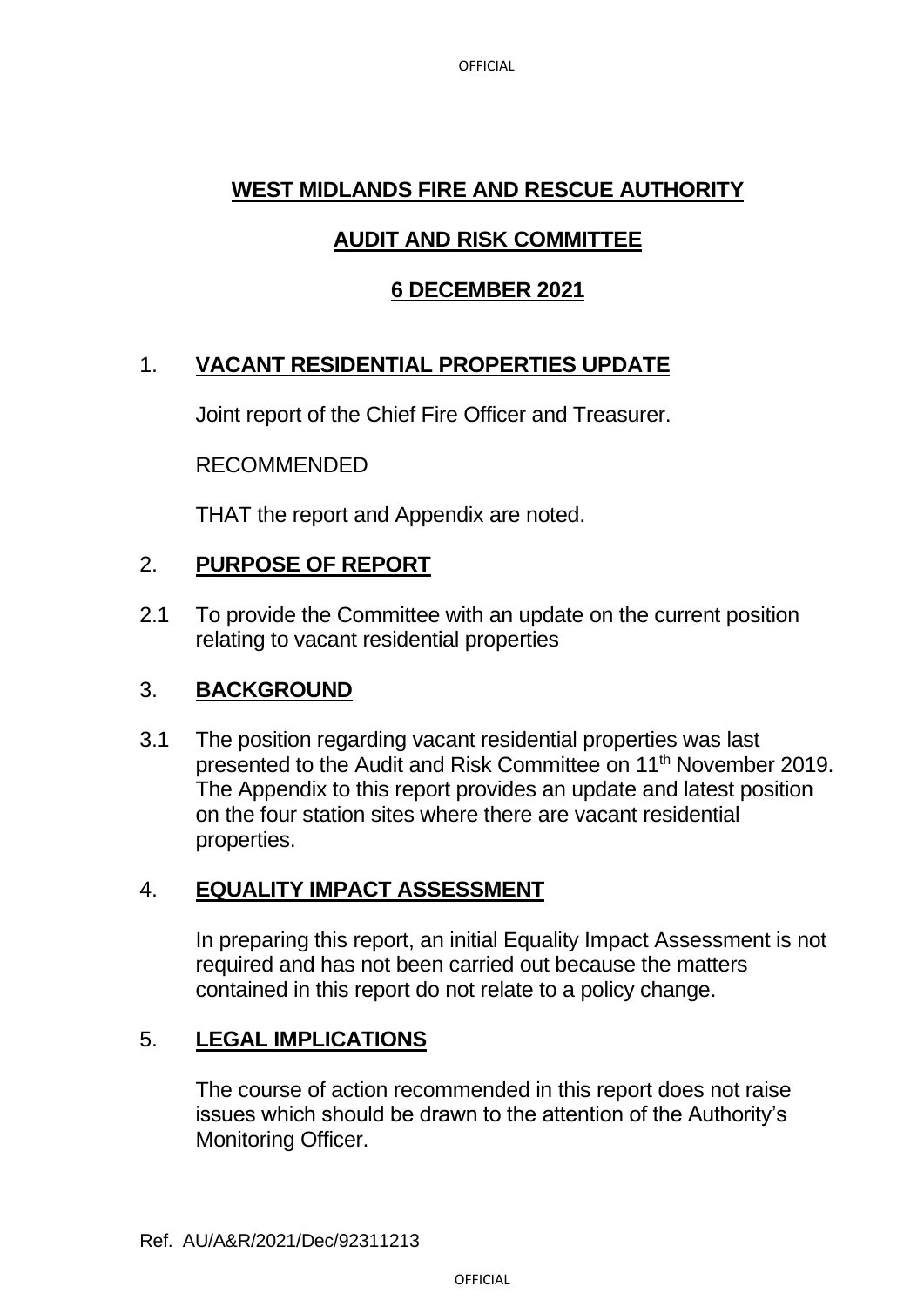#### 6. **FINANCIAL IMPLICATIONS**

These are contained in the attached Appendix.

#### 7. **ENVIRONMENTAL IMPLICATIONS**

There are no environmental implications arising from this report.

#### **BACKGROUND PAPERS**

Vacant Residential Properties – Audit and Risk Committee 11th November 2019.

The contact name for this report is Treasurer, Mike Griffiths, Strategic Enabler – Finance and Resources, telephone number 0121 380 6919

MIKE GRIFFITHS TREASURER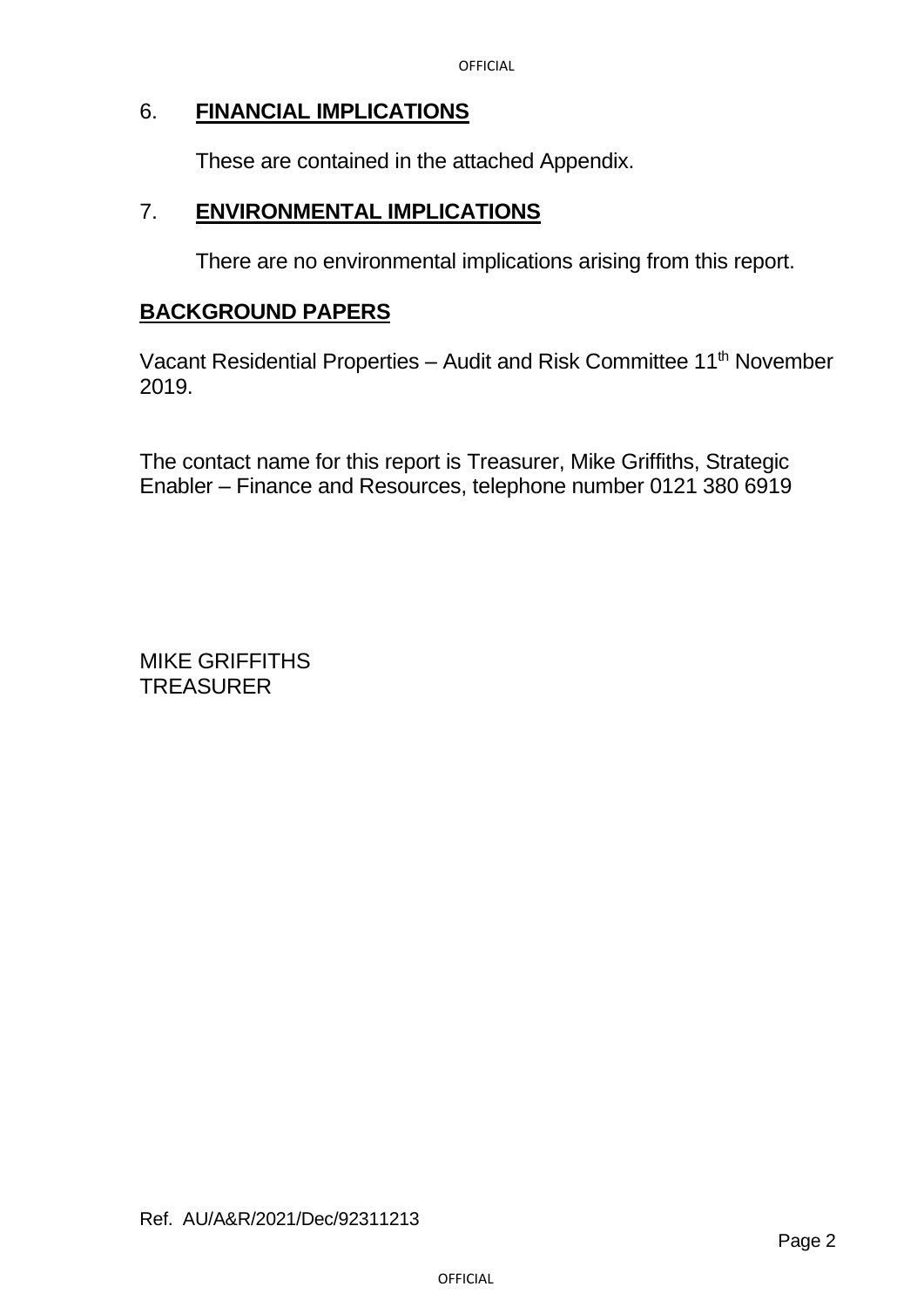## **APPENDIX 1**

#### **Sites reviewed:**

- Kings Norton 6 Flats, 4 Houses
- Perry Barr 6 Houses
- Bloxwich 2 First floor Apartments
- $\bullet$  Erdington  $-5$  Flats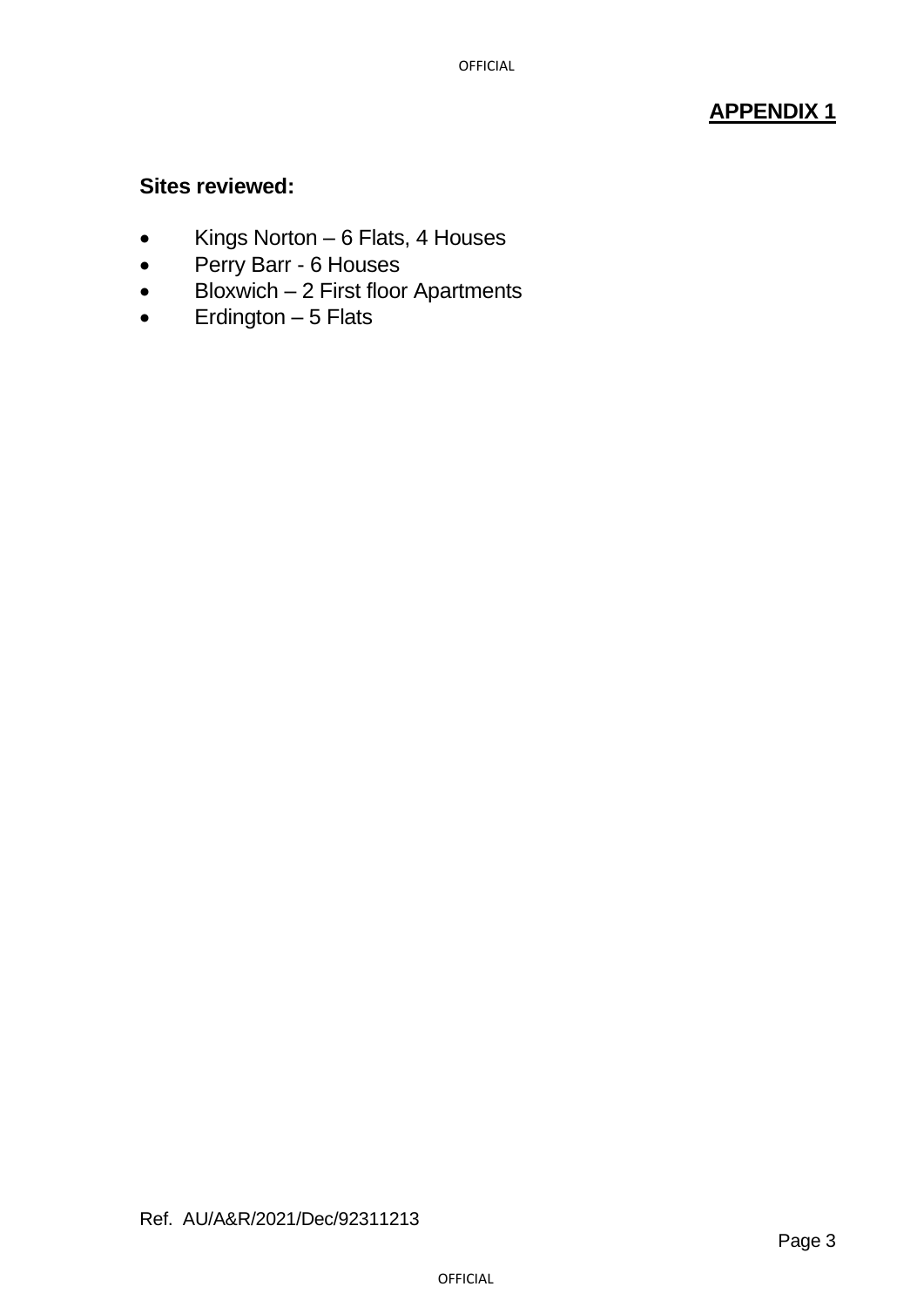# **Kings Norton**



Kings Norton is accessed via a single gated driveway to the right-hand side of the station (between the station and the apartment block).

## **Houses**

To the rear on a lower ground level are 7 houses with three occupied by secure tenants under WMFS jurisdiction.

Use of properties is restricted, due to the shared driveway, Grade II listed status of the station, limited parking and stepped access (no level access) to the houses.

The Facilities Management (FM) Section are in discussions with a potential partner regarding a commercial lease on one of the remaining properties.

In addition, discussions have taken place with property agencies who have indicated that;

Sale - not viable due to the site restrictions regarding access, parking, security of the site and also the impact on the site should the Service wish to dispose of it in the future.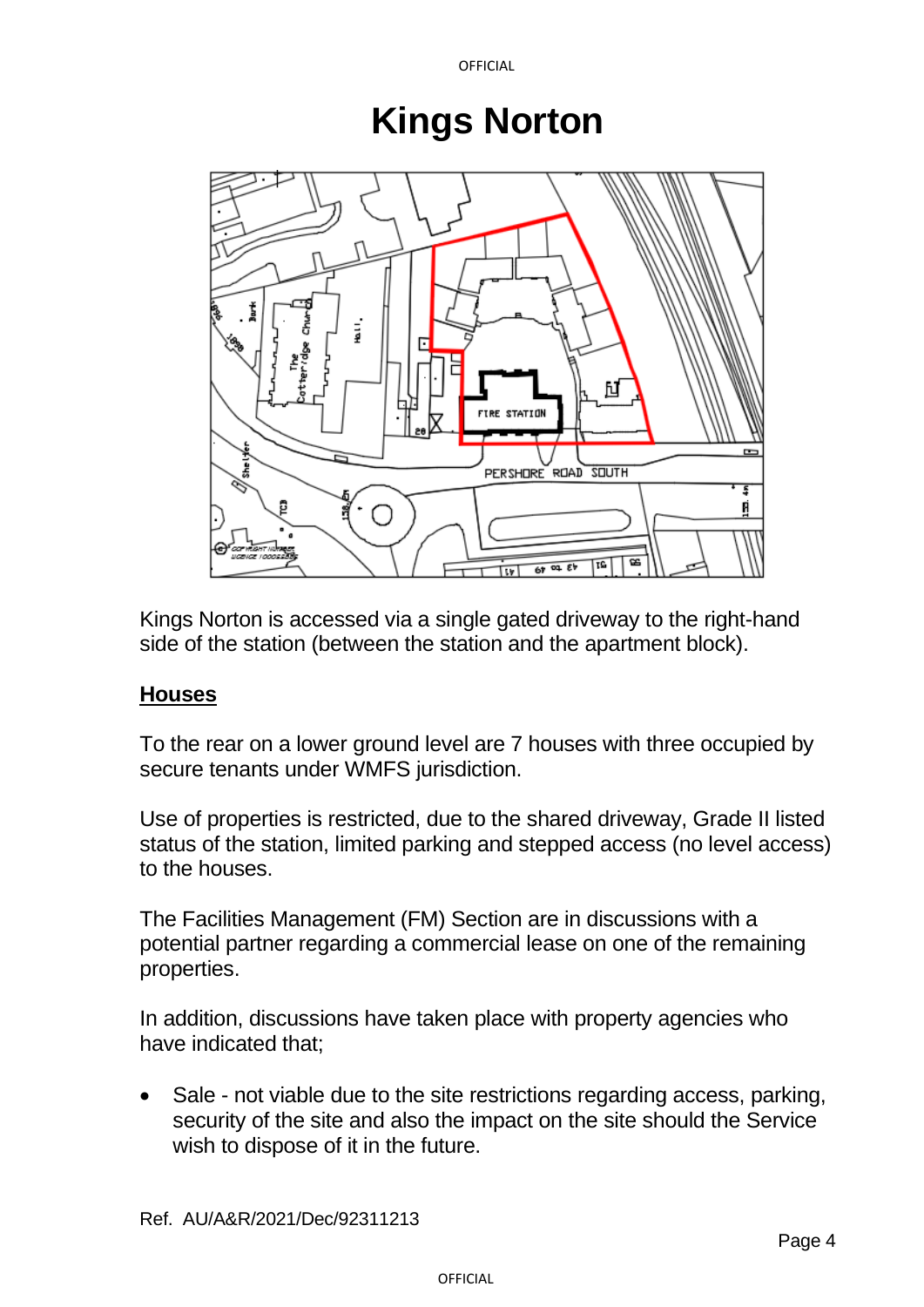• Residential letting - Could be commercially viable under a managed service, however, costs to refurbish 4 houses would be circa £120k plus ongoing professional fees and maintenance.

#### **Flats**

To the right-hand side of the station are six flats, currently in the process of being disposed of.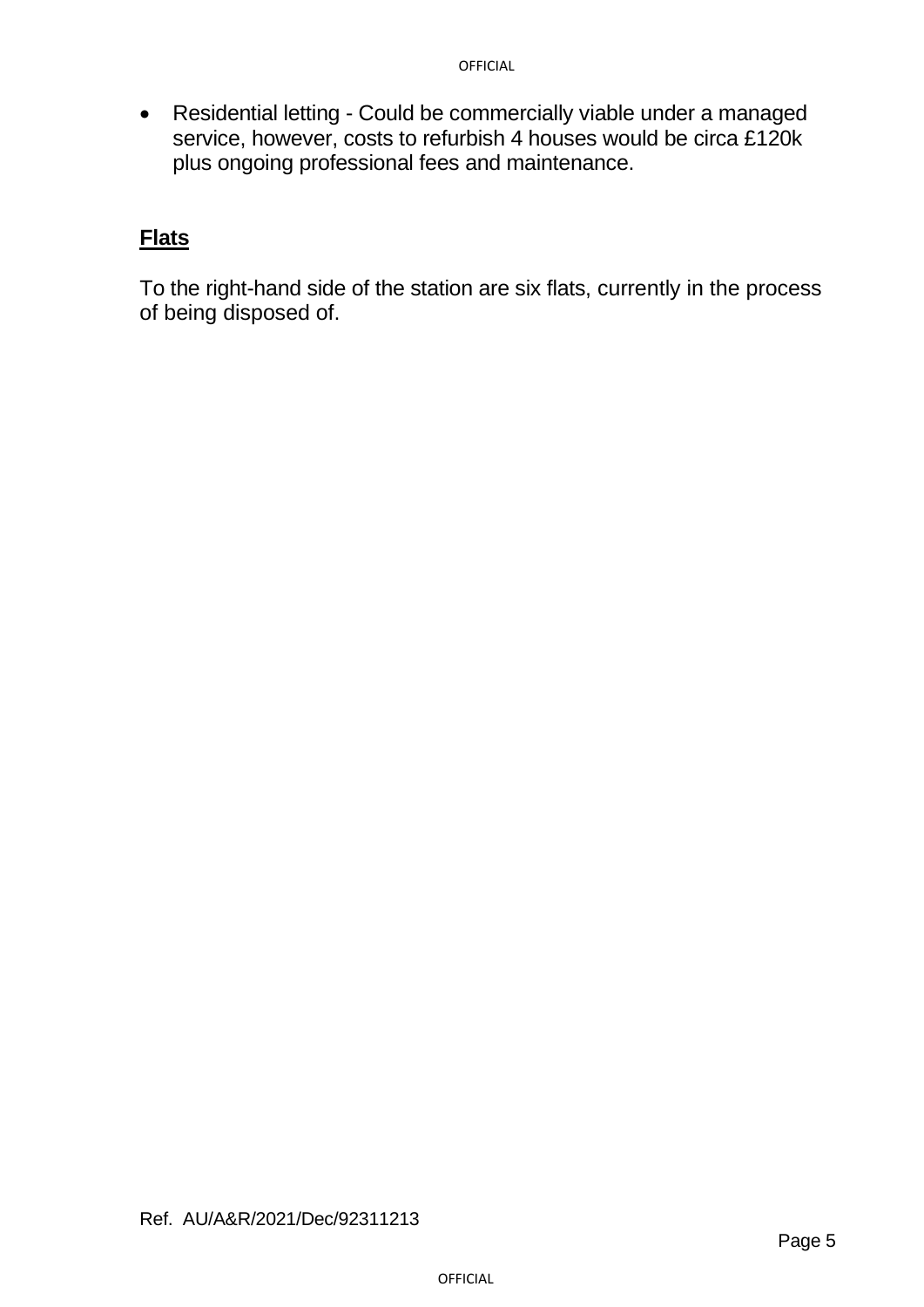## **Perry Barr**



Perry Barr is accessed by a central combined driveway/off ramp from College Road, this driveway directs traffic to the left-hand side of the appliance bay and around to the rear of the station.

### **Houses**

To the rear of the site are eight houses contained within a stand-alone block, one house has a secure tenant, one is used for storage by Community Fire Safety and one used by Fire Service Cadets.

The main issue restricting alternative use is access via the shared driveway (the only access/entry to the houses).

FM were perusing disposal of the properties. Planning permission was obtained to separate the houses from the station site with a new access formed to the rear. However, the Housing Association at the rear of the Fire Station site refused consent for vehicular access.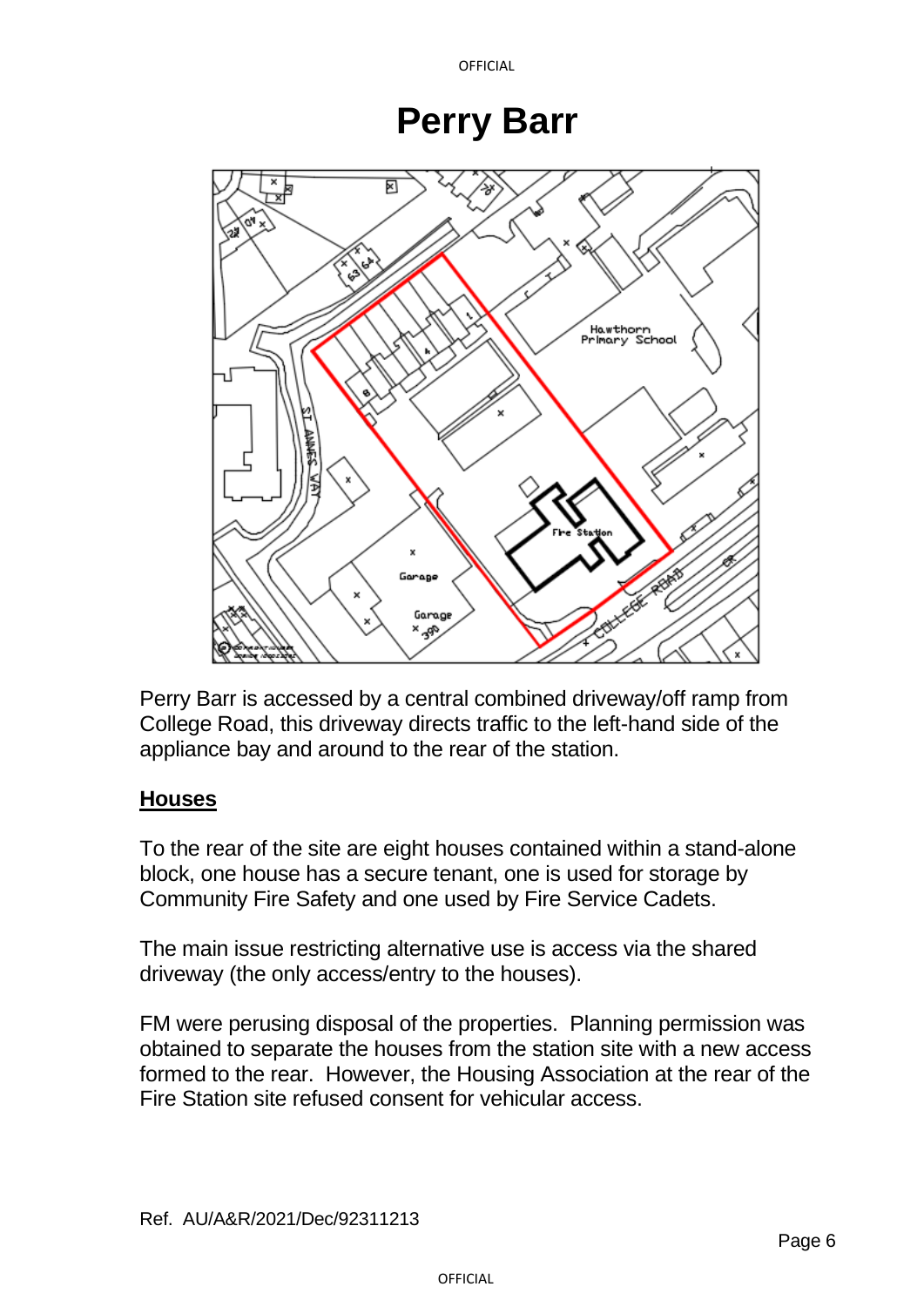Discussions have taken place with property agencies who indicated that;

- Sale not recommended due to the location of the dwellings. Having a freehold plot to the rear of the Fire Station would compromise utilisation of the site in the future and access being shared is not suitable for security of the station.
- Residential letting Could be commercially viable under a managed service, however, costs to refurbish 7 houses would be circa £300k plus ongoing professional fees and maintenance.

In addition, discussions have taken place with staff at the station who suggested the following possible uses:

- Cold training venues (one could be furnished as a family home and black out the windows to make it a realistic house for searching).
- Meeting rooms*.*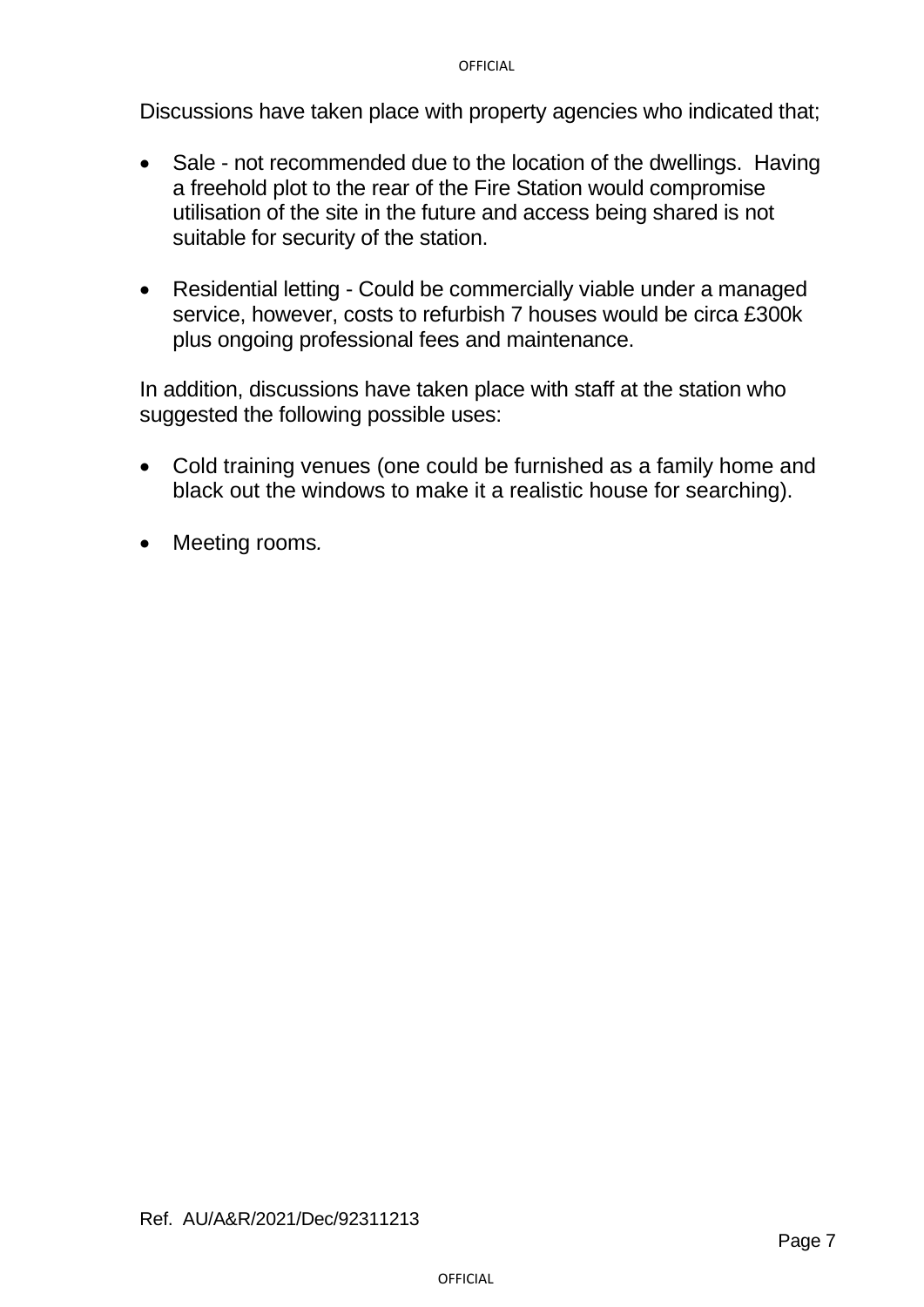## **Bloxwich**



Bloxwich is accessed via a single driveway to the left-hand side of the appliance bay off High Street.

Located at the rear of the plot above the old workshop at first floor level are two apartments, both the workshop and apartments are accessed from one centre stairway leading up to a balcony.

Due to their location, a solution to provide dedicated access to these properties is problematic.

Currently one property is used on an ad-hoc basis by the station as a scenario/rope training facility.

Discussions have taken place with property agencies who indicated that selling with a flying freehold is not a viable option, and residential letting is not commercially viable due to access, no parking and lack of security that would compromise the station.